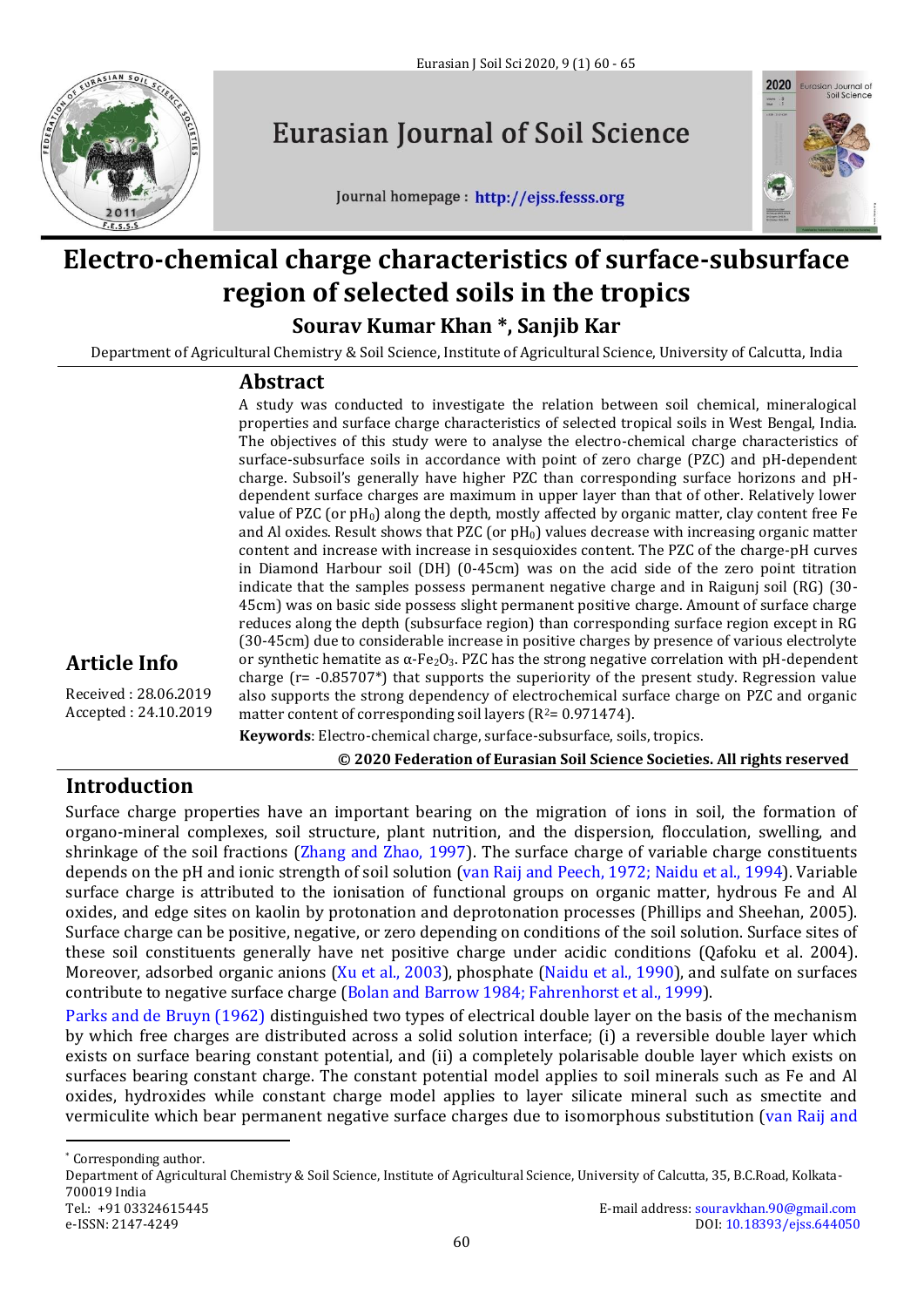Peech, 1972; Keng and Uehara, 1973). The most suitable phenomenon for predicting the charge dependent fingerprint of oxide minerals is the point of zero charge (PZC). The PZC of an oxide mineral is the pH at which the net surface charge from all sources is zero (Parks, 1967).

Point of zero charge often denoted as  $pH_0$  is one of the most important parameters used to describe variable charge surfaces (Barale et al., 2008). The balance of surface charge in a soil is developed from the perspective of coordination chemistry and is employed to derive the conditions under which the zero point of charge is equal either to the crossover point of two proton titration curves or to the point of zero net charge (Sposito, 1981). Uehara and Gillman (1981) indicated that  $pH_0$  is the pH where the amounts of negative and positive charge of variable charge components where these are equal. Point of zero charge varies with soil according to the variation of organic matter and sesquioxide/allophane content. Charge characteristics of soil are a function of organic carbon content and mineralogical composition of soil (Khan and Kar, 2018).

The previous studies showed that the  $pH_0$  values decrease with increasing organic matter content and increase with increase in sesquioxides (Hou et al., 2007; Anda et al., 2008; Sharami et al., 2010). Interaction among amorphous materials and crystalline minerals in the clay fraction may result in certain modification of the surface and subsurface charge characteristics of the soil system. The constant potential colloids such as Fe and Al oxides play a crucial role in influencing the physical and chemical properties of highly weathered soils in tropics. This paper reports the electrochemical charge characteristics of surfacesubsurface region of selected soils in the tropics.

# **Material and Methods**

## **Sampling sites**

Six soil samples were collected from Diamond Harbour of South 24 parganas and Raigunj of Uttar Dinajpur district of West Bengal, India. The soils are mostly tropical climate with an annual rainfall of approximately 1250mm and mean temperature of approximately 24.8 °C (Metrological Department, 2018). The sampling sites and classification of the soils in this study are given in Table1. The soil samples are air dried, crushed, and then passed through 2mm sieve for laboratory analysis.

| Sl.No. | Location                                                                          | Soil<br>order | Soil<br>Classification               | Vegetation<br>type              | Parent<br>material            | Genetic<br>horizon | Textural<br>Class  |
|--------|-----------------------------------------------------------------------------------|---------------|--------------------------------------|---------------------------------|-------------------------------|--------------------|--------------------|
| 1.     | Diamond Harbour<br>Soil (DH), West<br>Bengal, India.<br>22.19° N, 88.20° E        | Fluvaquent    | Fine-loamy,<br>Aeric Epiaquepts      | Rice-rice-<br>rice              | Deltaic<br>Alluvium           | $Ap-Bw-BC$         | Silty clay<br>loam |
| 2.     | Raigunj Soil (RG),<br>West Bengal, India<br>$26.32^{\circ}$ N, 89.45 $^{\circ}$ E | Haplaquept    | Fine-loamy,<br>Typic<br>Dystrustepts | Tropical<br>decudious<br>forest | Indo-<br>Gangetic<br>Alluvium | $A-Bw-BC$          | Clay<br>loamy      |

Table 1. Sampling site, Soil order, Vegetation Type, Parent material, Genetic horizon, Texture and Textural class

## **Physico-chemical analysis**

Soil pH as measured in a 1:1 soil : solution in H2O and 1M KCl (National Soil Survey Centre, 1996), Organic Carbon (OC) was measured by the Walkley-Black method (Nelson and Sommers, 1996) and used to calculate the amount on Organic matter (OM) (OM=  $OCx1.742$ ). Cation exchange capacity was determined by NH<sub>4</sub>OAC at pH 7.0 and is defined by the some of the exchangeable cations that a soil can absorb (Chapman, 1965). Anion exchange capacity is determined by colorimetric methods (Clarke, 1950). Particle size distribution was analysed by the pipette method (Gee and Bauder, 1986). The ΔpH index was calculated from the difference between pH<sub>KCl</sub> and pHwater (Mekaru and Uehara, 1972). Calcium and Magnesium estimated by Sparks (1996). Exchangeable Al and Fe were estimated by Bertsch and Bloom, 1996 and Sparks, 1996 respectively. The Fe and Al contents associated with secondary minerals were determined in extracts obtained after boiling both 1g of soil for 30minutes in 20 ml  $9(M)$  H<sub>2</sub>SO<sub>4</sub>. The acid extract were analysed for Al and Fe. Soil fused with alkali and total Fe and Al estimated by atomic absorption spectrometry (AAS) (Sparks, 1996). Mineralogy of synthesized precipitates (Clay) was determined by X-ray powder diffraction analysis.

#### **Surface charge analysis**

#### **i.Potentiometric titrations**

The procedure described by van Raij and Peech (1972) was used. A series of 4g soil samples was equilibrated with known amounts of acid (HCl) and base (KOH) in various concentration of KCl (1, 0.1, 0.01, 0.001N) for 3 days in a closed humidified glass container to prevent evaporation. The pH of supernatant solution was determined using a pH meter with micro glass electrode and a recorder after centrifugation.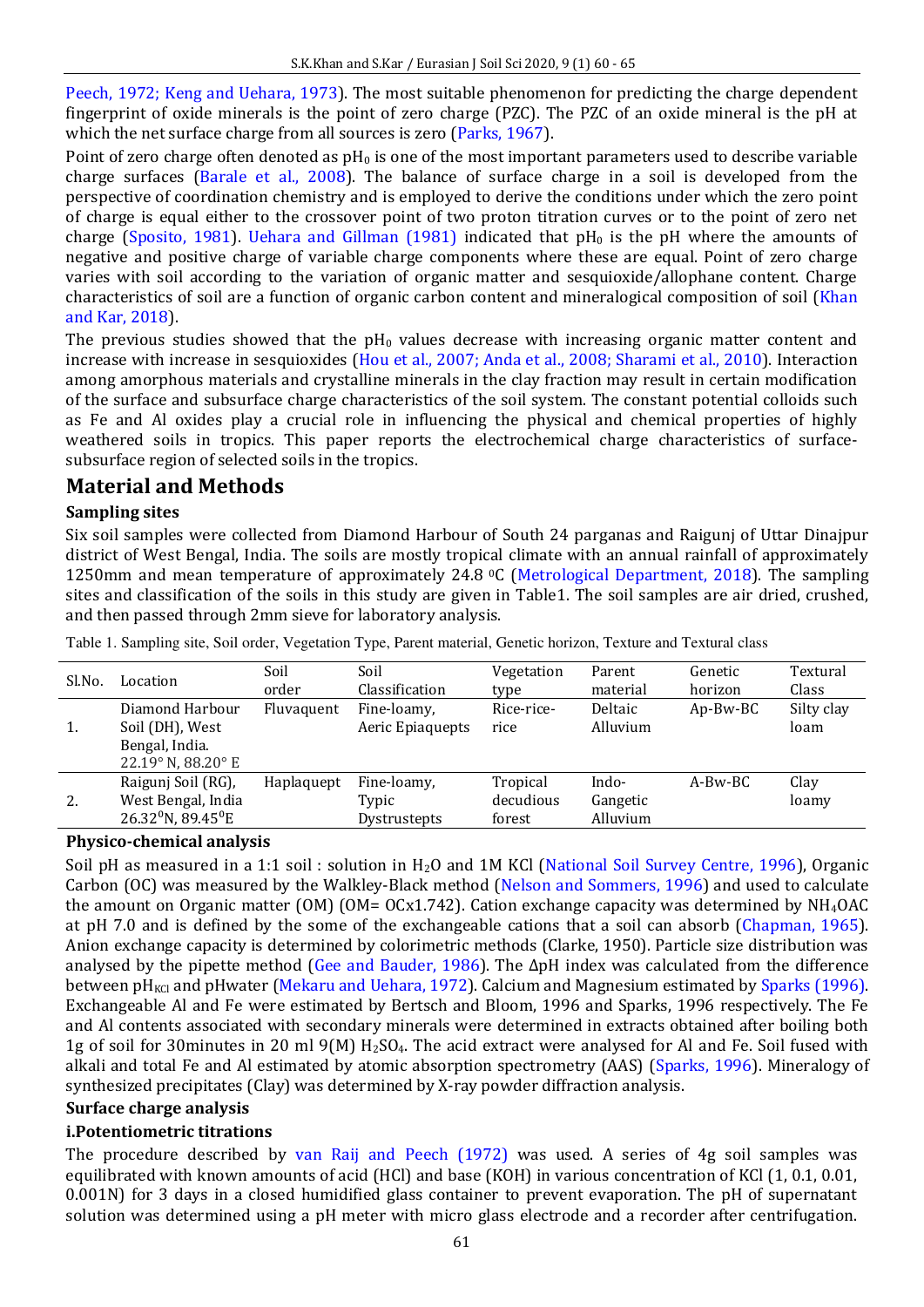The amount of H<sup>+</sup> and OH<sup>-</sup> ion adsorbed at a given pH value is equal to the amount of HCl and KOH added after correction for the amount of acid or base required to bring the electrolyte solution alone to the corresponding pH value. The surface charge or adsorption density,  $(\Sigma H^* - \Sigma OH^*)$ , is then plotted against the equilibrium pH of the system. The PZC of the soil is taken as the pH value where the charge-pH curves measured in different electrolyte concentrations intersect one another (Parks and de Bruyn, 1962).

#### **ii.Determination of electric charges**

The procedure involves saturating a series of 4g soil samples with 1N KCl solution, adjusting the pH to desired values with KOH and HCl. After equilibrium is attained, the suspensions were first washed 3 times with 0.2N KCl solution, then 8 times with KCl of desired concentrations (1, 0.1, 0.01, 0.001N) by centrifugation for fine adsorption of ions. The solutions were pre-adjusted to desired pH values. Finally, the K+ and Cl- were then extracted 5 times with 0.5N NH<sub>4</sub>NO<sub>3</sub>. Correction was made for the entrapped K+ and Clin the equilibrium solution. Potassium was determined on a flame photometer and chloride by potentiometric titration using Beckman chloride electrode.

#### **Statistical analysis**

Each experiment was treated as a completely randomized design. Because the experiments were performed individually on each soil, comparisons of surface charge of the soils as a function of pH were accomplished by the use of correlation coefficient, were used to determine statistical significance of any differences in the surface charge measurements.

# **Results and Discussion**

Important soil chemical and physical properties of the soil used in this study are given in Table 2. Where it can be seen that phase wise samples of Raigunj soils (RG) are more acidic (4.82) compare to Diamond Harbour soils (DH) (6.10). Diamond Harbour soils are poor in organic carbon (1.26%) than Raigunj soils (1.85%). Cation exchange capacity (CEC) of the Raigunj soil (46.4 cmol $_{\rm c}$ kg<sup>-1</sup>) is more compare to native Diamond Harbour soil (28.3 cmol<sub>c</sub>kg<sup>-1</sup>) indicates the highest ion exchange property of that soil. All these experimental soils had ΔpH less than zero, which indicate they present negative net surface charge (Mekaru and Uehara, 1972). In both soils, production of negative charge along the depth was decreases due to presence of lower amount of organic matter and higher amount of sesquioxide/allophane content. Li and Xu (2008) reported that the layer silicate clays (2:1 clays) decreased the PZC or  $pH_0$  values, while the 1:1 clay minerals as kaolinite increased the  $pH_0$ . Besides, Uehara and Gillman (1981) reported that the oxides of Fe and Al have high pH<sub>0</sub> values (pH 7–9), while silica (SiO<sub>2</sub>) and organic matter have low pH<sub>0</sub> values. Therefore, the low levels of pH<sub>0</sub> in the present study were probably related to layer silicate clays (2:1 clays) and high pH in the entire surface-subsurface horizon. Clay as well as organic matter content in Raigunj soil was significantly higher than the Diamond Harbour soil and this is enhances the corresponding cation exchange capacity of soils and also indicated the dominance of layer silicate 2:1 mineral in the clay fraction of this soil. Table 2. Chemical and physical characteristics of soils

| Soil characteristics           |                                 | Diamond Harbour Soil (DH) |          | Raigunj Soil (RG)                                        |          |          |  |  |
|--------------------------------|---------------------------------|---------------------------|----------|----------------------------------------------------------|----------|----------|--|--|
|                                | $0-15$ cm                       | 15-30 cm                  | 30-45 cm | $0-15$ cm                                                | 15-30 cm | 30-45 cm |  |  |
| pH in water                    | 6.10                            | 5.92                      | 5.87     | 4.82                                                     | 4.65     | 4.62     |  |  |
| pH in 1N KCl                   | 5.88                            | 5.74                      | 5.70     | 4.17                                                     | 4.14     | 4.11     |  |  |
| $*\Delta pH$                   | $-0.22$                         | $-0.18$                   | $-0.17$  | $-0.65$                                                  | $-0.51$  | $-0.51$  |  |  |
| $EC, mSm-1$                    | 0.12                            | 0.07                      | 0.04     | 0.27                                                     | 0.13     | 0.10     |  |  |
| OC, %                          | 1.26                            | 0.97                      | 0.72     | 1.85                                                     | 1.21     | 0.98     |  |  |
| 0M,%                           | 2.17                            | 1.67                      | 1.24     | 3.19                                                     | 2.08     | 1.68     |  |  |
| CEC, CmolcKg-1                 | 28.30                           | 28.0                      | 27.5     | 46.40                                                    | 45.20    | 44.60    |  |  |
| Exchangeable Fe, g.kg-1        | 0.24                            | 0.18                      | 0.09     | 0.67                                                     | 0.68     | 0.72     |  |  |
| Exchangeable Al g.kg-1         | 0.13                            | 0.15                      | 0.11     | 0.56                                                     | 0.62     | 0.66     |  |  |
| Total Fe, g.kg-1               | 26.50                           | 22.20                     | 15.40    | 58.20                                                    | 61.40    | 66.70    |  |  |
| Total Al, g.kg-1               | 0.34                            | 0.25                      | 0.13     | 0.95                                                     | 0.96     | 1.02     |  |  |
| $Al_2O_3$ , g.kg <sup>-1</sup> | 11.50                           | 10.20                     | 7.80     | 24.20                                                    | 22.60    | 22.30    |  |  |
| $Si$ , g.kg $^{-1}$            | 0.24                            | 0.28                      | 0.20     | 1.05                                                     | 1.16     | 1.24     |  |  |
| $SiO2$ , g.kg <sup>-1</sup>    | 2.36                            | 1.87                      | 1.04     | 17.20                                                    | 17.60    | 16.50    |  |  |
| $SiO2$ , g.kg <sup>-1</sup>    | 5.02                            | 3.98                      | 2.21     | 36.60                                                    | 37.40    | 35.10    |  |  |
| Clay, %                        | 28.00                           | 24.00                     | 18.00    | 37.00                                                    | 28.00    | 27.00    |  |  |
| Minerals                       | Hydrated & Disordered Kaolinite |                           |          | Hydrated Kaolinite/halloysite, vermiculite with chlorite |          |          |  |  |

## **Surface charge-pH Curves**

The surface charge-pH curves for all soil samples measured in the four KCl concentrations (1, 0.1, 0.01 and 0.001N) intersect one another in accord with the constant potential model for soil colloids (Figure 1). The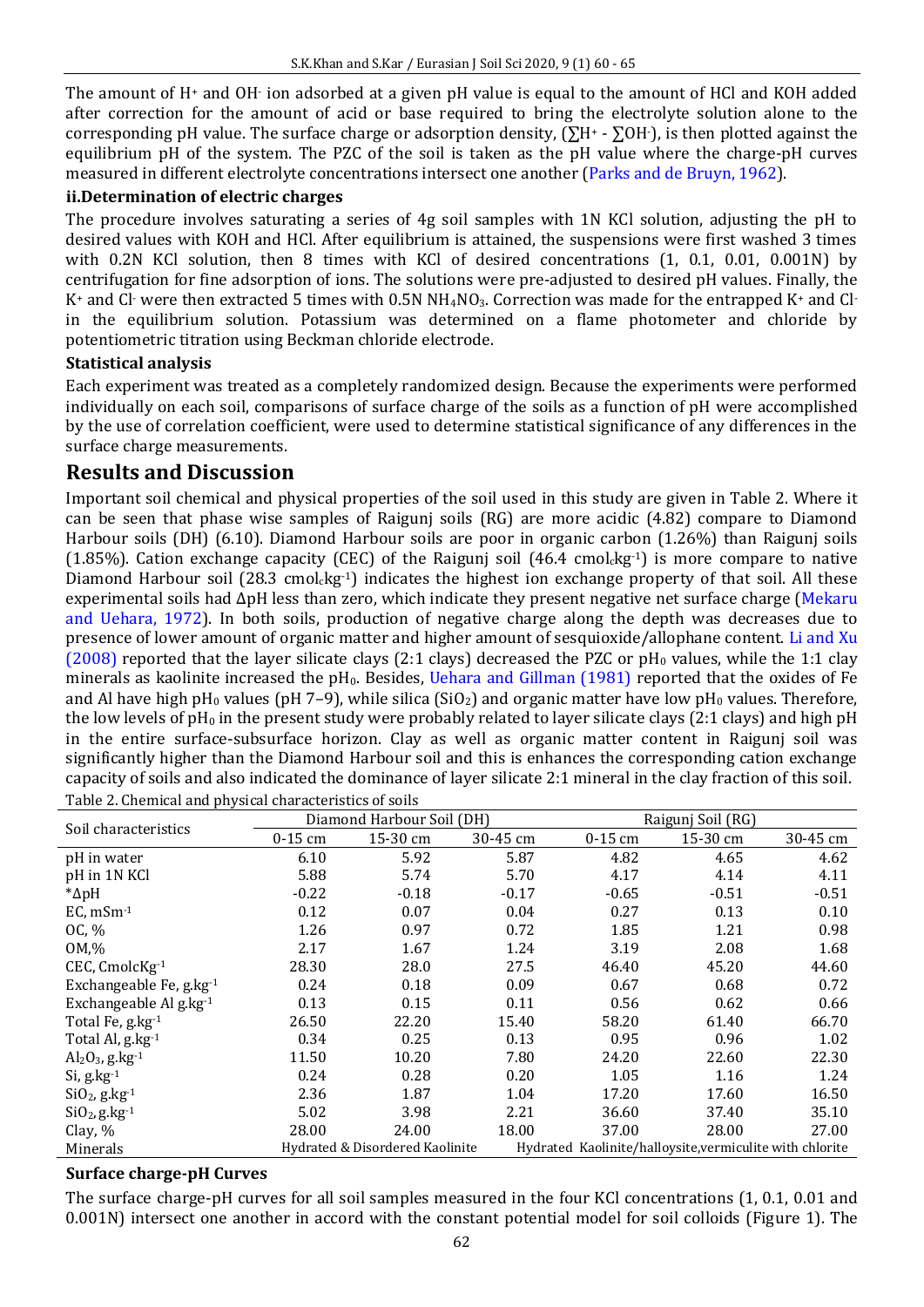point of zero charge or  $pH_0$  values ranged from  $pH$  1.5 to 3.4 (Table 3). With increasing the percent of organic matter and clay content point of zero charge reduces. In present study a significant relationship observed between PZC and content of soil organic matter and clay (r=-0.97147\* and -0.96692\* respectively). The result can be ascribed the positive correlation between clay and organic matter contents with pHdependent surface charge (r= 0.950988\*\* and 0.871071\*\* respectively). Regression value also supports the strong dependency of electrochemical surface charge on PZC and organic matter content of corresponding soil layers ( $R^2$ = 0.971474).

| Table 3. PZC, pH-dependent charge and their relation with various chemical characters |  |  |
|---------------------------------------------------------------------------------------|--|--|

|                                              | Diamond Harbour Soil (DH)           |            |              | Raigunj Soil (RG) |            |          |  |
|----------------------------------------------|-------------------------------------|------------|--------------|-------------------|------------|----------|--|
|                                              | $0-15$ cm                           | $15-30$ cm | $30 - 45$ cm | $0-15$ cm         | $15-30$ cm | 30-45 cm |  |
| $P Z C^*$                                    | 2.60                                | 3.10       | 3.40         | 1.60              | 2.50       | 2.70     |  |
| pH-dependent charge (cmol <sub>c</sub> kg-1) | 2.50                                | 1.80       | 1.10         | 3.20              | 2.10       | 2.50     |  |
|                                              | Correlation Coefficients (r) values |            |              |                   |            |          |  |
| Between PZC & pH-dependent charge            | $-0.857070$                         |            |              |                   |            |          |  |
| Between soil pH & PZC                        | 0.576696                            |            |              |                   |            |          |  |
| Between PZC & Ex. Fe                         | $-0.702170$                         |            |              |                   |            |          |  |
| Between Ex. Fe & pH-dependent charge         | 0.666889                            |            |              |                   |            |          |  |
| Between PZC & Ex. Al                         | -0.610720                           |            |              |                   |            |          |  |
| Between Ex. Al & pH-dependent charge         | 0.551042                            |            |              |                   |            |          |  |
|                                              | Regression value (PZC & OM) $(R^2)$ |            |              |                   |            |          |  |

0.971474

In all cases, the PZC or  $pH_0$  occurred below the natural pH value of the soil indicating that the soil colloids bear net negative charges under natural conditions. This is also in agreement with negative delta pH values,  $(\Delta pH = pH_{KCl}-pH_{water})$ , of the soils (Table 2). The PZC of the charge-pH curves was on the acid side of the zero point titration has been attributed to the presence of permanent negative charge (van Raij and Peech, 1972). The relative low PZC values of the surface soils in both the Diamond Harbour (DH) and Raigunj soils (RG) may be attributed to the large amounts of silicate clay minerals and  $SiO<sub>2</sub>$  present in the soil in addition to the effect of the organic matter. The PZC of kaolinite and  $SiO<sub>2</sub>$  occurs at pH 3.5 (3.4) and 2 (1.6) respectively (Parks, 1967) that supports the present investigation (Table 3). Presence of small amounts of specifically adsorbed Si, Fe and Al oxides may also contribute to low PZC and higher pH-dependent surface charge of the soils used in this study.

In all cases, the PZC values were on the acid side of the zero point titration except in RG (30-45cm), may due to presence of specifically adsorbed sulphate ions that increases the positive charges on the soil colloid (Figure 1f). The magnitude of both positive and negative charges as measured by K+ and Cl- retention as a function of pH and electrolyte concentration is in good agreement with the charge-pH curves of both the soils (Figures 1).

The source of permanent negative charges is apparently due to structural substitutions in 1:1 type layer silicate and Fe oxides since the subsurface soil samples do not contain any detectable amount of smectite type layer silicates (Gallez et al., 1975). Evidence has also been reported indicating the presence of permanent positive charges in soils due to structural substitution of Ti4+ for Fe3+ in Fe oxide (Sumner and Davidtz, 1965). However, soils used in this study contain negligible amount of permanent positive charge as indicated by Cl- adsorption (Figure 1f).

# **Conclusion**

This result indicates that for the topsoil's, OM contributes substantially to pH-dependent CEC. The positive charge of the soil increased due to removal of OM, possibly due to adsorbed OM complexes being removed from the surface of Fe and Al oxides and kaolin exposing more variable positive charge sites. The charge characteristics of these two highly weathered soils indicate that clay, mineral layer silicate and Fe oxides provides permanent negative surface charges and sesquioxide/allophane gives the permanent positive charges that play an important role on net surface charge. Point of zero charge varies with soil according to the variation of organic carbon and Fe, Al and Si content. The present study draws the information about the electrochemical charge characteristics of various surface subsurface soils in tropics.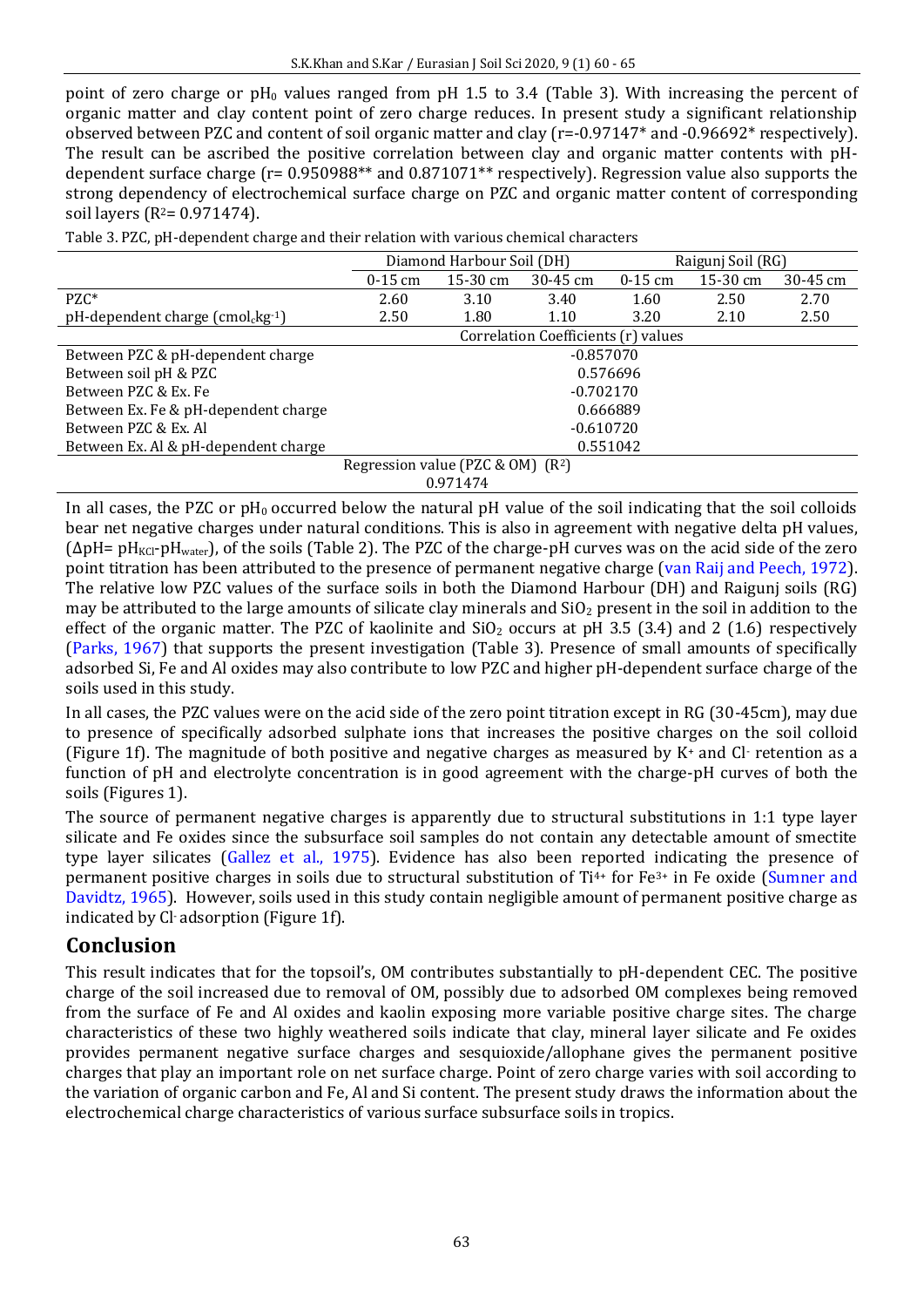



## **Acknowledgements**

The authors owed to University of Calcutta for Payodhinath Mukherjee Research Fund as a financial support for this investigation. The authors also thanks to the staff in the department of Agricultural Chemistry and Soil Science, University of Calcutta, for their kind assistance.

#### **References**

- [Anda, M., Shamshuddin, J. C., Fauziah, I., Omar, S.R.S., 2008. Mineralogy and factors controlling charge development of](https://doi.org/10.1016/j.geoderma.2007.10.024)  [three Oxisols developed from different parent materials.](https://doi.org/10.1016/j.geoderma.2007.10.024) *Geoderma* 143(1-2): 153–167.
- [Barale, M., Mansour, C., Carrette, F., Pavageau, E.M., Catalette, H., Lefèvre, G., Pavageau, E.M., Fedoroff, M. Cote, G., 200](https://doi.org/10.1016/j.jnucmat.2008.09.003)8. [Characterization of the surface charge of oxide particles of PWR primary water circuits from 5 to 320 °C.](https://doi.org/10.1016/j.jnucmat.2008.09.003) *Journal [of Nuclear Materials](https://doi.org/10.1016/j.jnucmat.2008.09.003)* 381(3): 302–308.
- Bertsch, P.M., Bloom, P.R., 1996. Aluminum. In: Methods of Soil Analysis, Part 3 Chemical Methods. Sparks, D.L., Page, A.L., Helmke, P.A., Loeppert, R.H., Soltanpour, P.N., Tabatabai, M.A., Johnston, C.T., Sumner, M.E. (Eds.). American Society of Agronomy Inc., Madison, Wisconsin, USA. pp. 517-550.
- [Bolan, N.S., Barrow, N.J., 1984. Modelling the effect of adsorption of phosphate and other anions on the surface charge of](http://doi.org/10.1111/j.1365-2389.1984.tb00282.x)  variable charge oxides. *[European Journal of Soil Science](http://doi.org/10.1111/j.1365-2389.1984.tb00282.x)* 35(2): 273–281.
- Chapman, H.D., 1965. Cation exchange capacity. In: Methods of soil analysis Part 2 Chemical and Microbiological Properties. Black, C.A. (Ed.). Agronomy No. 9. American Society of Agronomy (ASA) – Soil Science Society of America (SSSA), Madison, Wisconsin, USA. pp. 891–901.
- [Clarke, F.E., 1950. Determination of chloride in water Improved colorimetric and titrimetric methods.](https://doi.org/10.1021/ac60040a011) *Analytical Chemistry* [22\(4\): 553-555.](https://doi.org/10.1021/ac60040a011)
- [Fahrenhorst, C., Botschek, J., Skowronek, A., Ferraz, J., 1999. Application of gypsum and lime to increase cation](https://doi.org/10.1002/(SICI)1522-2624(199901)162:1%3C41::AID-JPLN41%3E3.0.CO;2-6)  [adsorption of a Geric Ferralsol in the Brazilian Amazon region.](https://doi.org/10.1002/(SICI)1522-2624(199901)162:1%3C41::AID-JPLN41%3E3.0.CO;2-6) *Journal of Plant Nutrition and Soil Science* 162(1): 41–[47.](https://doi.org/10.1002/(SICI)1522-2624(199901)162:1%3C41::AID-JPLN41%3E3.0.CO;2-6)